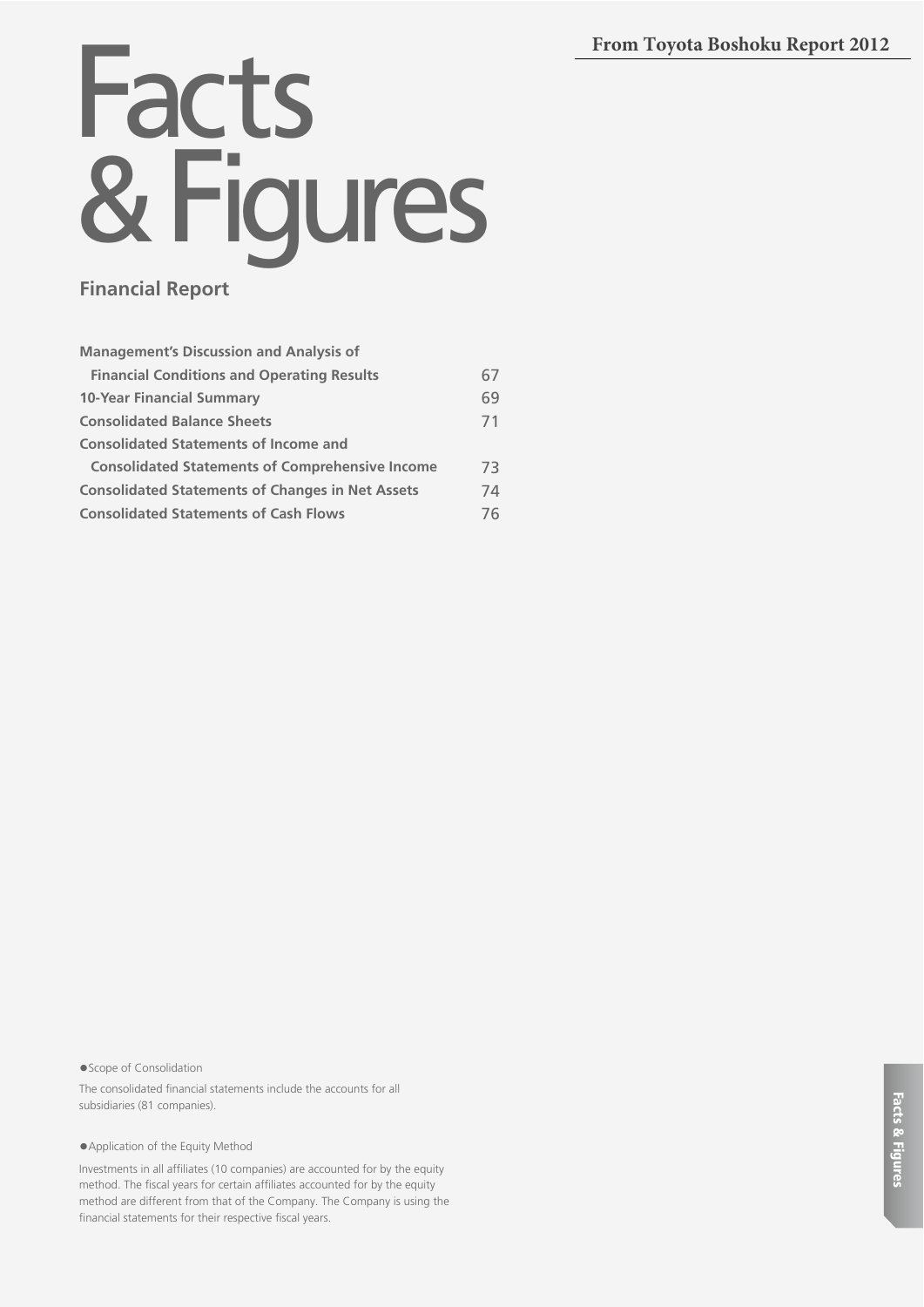# ■ Management's Discussion and Analysis of Financial Conditions and Operating Results

# **Overview of fiscal year**

In the automobile industry during the fiscal year under review (year ended March 31, 2012), although the volume of vehicle production moved towards recovery from the sharp decline caused by the Japan Earthquake, domestic production and exports decreased below the previous fiscal year's levels.

In Japan, despite favourable factors such as the reinstatement of the subsidy programme for the purchase of eco-cars, the harsh business environment persisted owing to the ongoing appreciation of the yen and soaring gasoline prices.

Under these circumstances, the Toyota Boshoku group launched new products and sought to enhance its production structure, while strengthening product and technology development capabilities. The group also worked to establish a business foundation for new growth and strengthen its profit structure.

Due to such factors as the effects of the strong yen, the Toyota Boshoku group recorded a 19,431 million yen (2.0%) decrease in consolidated net sales to 964,295 million yen.

## **Operating income**

Despite rationalisation measures and other income-increasing factors, operating income declined 15,946 million yen (43.3%) to 20,910 million yen due to such factors as product price fluctuations in addition to increases in labour costs and miscellaneous expenses.



# **Non-operating income (expenses) and ordinary income**

Non-operating income increased 805 million yen (9.9%) from the previous fiscal year to 8,913 million yen due to such factors as an increase in interest income.

Non-operating expenses decreased 2,339 million yen (26.2%) to 6,598 million yen due to the effects of foreign exchange rates. As a result, ordinary income amounted to 23,225 million yen and the ordinary income margin was 2.4%.

# **Extraordinary income or loss, Income taxes and Income taxes–deferred**

An extraordinary loss of 3,288 million yen was recorded due to losses resulting from the impact of the Japan Earthquake. Income taxes and income taxes–deferred decreased 2,192 million yen (16.1%) to 11,412 million yen. The ratio of income before income taxes and minority interest increased from 40.5% in the previous fiscal year to 57.2%.

# **Minority interest in net income of subsidiaries**

Minority interest in net income of subsidiaries decreased 3,250 million yen (38.1%) to 5,291 million yen due mainly to a decline in profits at consolidated subsidiaries in Asia & Oceania.

### **Net income**

Net income decreased 8,234 million yen (71.8%) to 3,232 million yen. Net income per share was 17.45 yen.



\*Toyota Boshoku changed its geographic segment classifications in the fiscal year ended March 31, 2011. Adjusted amounts for transactions among regions are not included.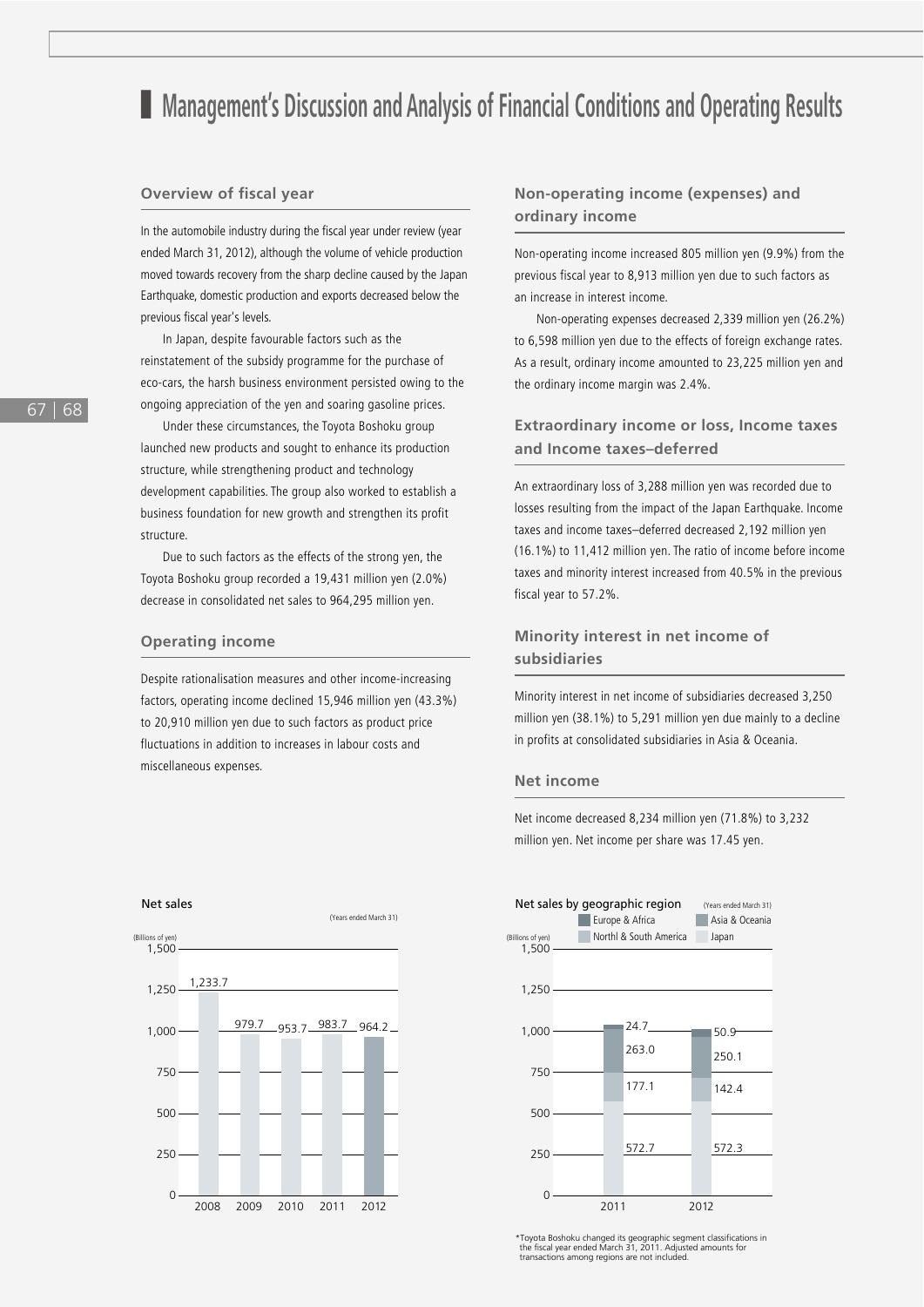# **Assets, liabilities and net assets**

Total assets at fiscal year-end increased 93,181 million yen to 597,654 million yen from the previous fiscal year-end due to an increase in liquidity on hand and an increase in notes and accounts receivable—trade.

Total liabilities increased 99,827 million yen from the end of the previous fiscal year to 407,306 million yen due to an increase in notes and accounts payable—trade.

Total net assets decreased 6,645 million yen from the end of the previous fiscal year to 190,347 million yen.

#### **Cash flows**

Net cash provided by operating activities amounted to 46,920 million yen. Despite such cash-decreasing factors as an increase in trade notes and accounts receivable of 41,549 million yen and income taxes paid of 10,431 million yen, the increase in cash resulted from an increase in notes and accounts payable—trade of 46,818 million yen, depreciation and amortisation of 31,529 million yen and income before income taxes totalling 19,937 million yen.

Net cash used in investing activities was 76,108 million yen. This resulted mainly from payments into time deposits of 42,474 million yen and purchase of property, plant and equipment amounting to 35,675 million yen.

Net cash provided by financing activities was 30,748 million yen. Despite repayments of long-term loans payable of 11,555 million yen, this was due mainly to an increase in funds such as proceeds from long-term loans payable of 44,982 million yen.

As a result, cash and cash equivalents at end of year decreased 3 million yen (0.0%) from the previous fiscal year-end to 113,947 million yen.

# **Capital expenditures**

During the fiscal year under review, total capital expenditures amounted to 37,583 million yen and these investments were concentrated on measures for new products and rationalising and upgrading manufacturing facilities. These consisted mainly of capital expenditures at the Company as well as its consolidated subsidiaries in China and Europe.

Capital expenditures in Japan amounted to 17,789 million yen and were for measures for new products, rationalising and upgrading manufacturing facilities and acquiring land for a new test course.

Capital expenditures in North & South America totalled 5,653 million yen and were mainly for production preparations at Toyota Boshoku Do Brasil LTDA. and measures for new products and for rationalising and upgrading manufacturing facilities.

Capital expenditures in Asia & Oceania amounted to 9,646 million yen and were for measures to respond to new products and rationalising and upgrading manufacturing facilities.

Capital expenditures in Europe & Africa were 4,494 million yen and were for acquiring land and buildings at Boshoku Automotive Europe GmbH.





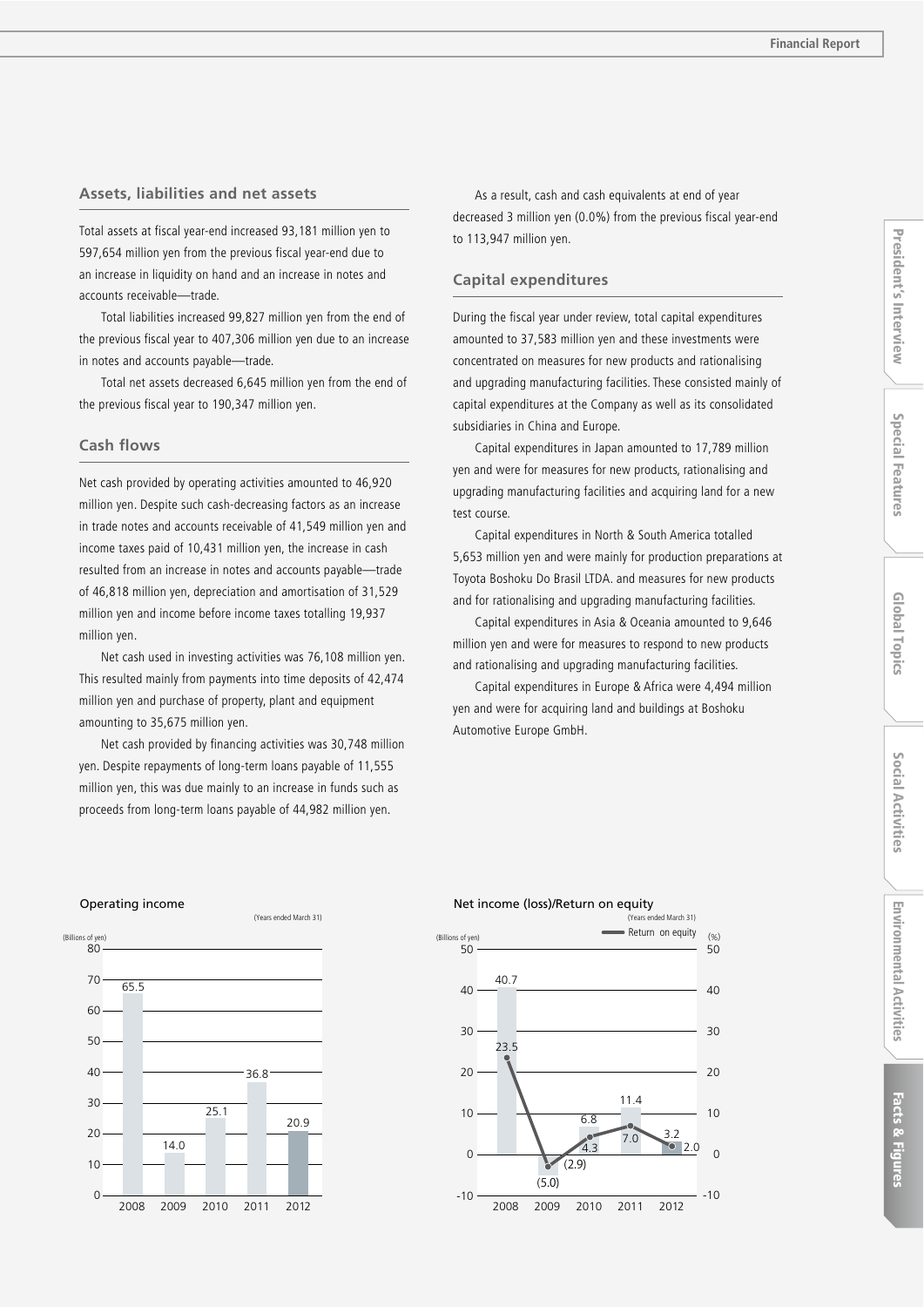# **10-Year Financial Summary** Years ended March 31

|                                                  | 2012         | 2011         | 2010       | 2009<br>(Note 1)                |  |
|--------------------------------------------------|--------------|--------------|------------|---------------------------------|--|
| Net sales                                        | ¥<br>964,295 | 983,727<br>¥ | ¥ 953,729  | 979,775<br>¥                    |  |
| Operating income                                 | 20,910       | 36,856       | 25,143     | 14,054                          |  |
| Ordinary income                                  | 23,225       | 36,027       | 24,067     | 13,292                          |  |
| Net income (loss)                                | 3,232        | 11,466       | 6,882      | (5,064)                         |  |
| Total net assets                                 | 190,347      | 196,992      | 196,545    | 189,038                         |  |
| Capital stock                                    | 8,400        | 8,400        | 8,400      | 8,400                           |  |
| Total assets                                     | 597,654      | 504,472      | 546,486    | 466,506                         |  |
| Capital expenditures                             | 37,583       | 41,229       | 43,076     | 60,496                          |  |
| Depreciation and amortisation                    | 31,529       | 32,342       | 35,121     | 32,493                          |  |
| R&D expenses                                     | 32,543       | 32,434       | 30,021     | 28,968                          |  |
|                                                  |              |              |            |                                 |  |
| Per Share Data (Yen)                             |              |              |            |                                 |  |
| Net income (loss) (Basic)                        | 17.45<br>¥   | 61.82<br>¥   | 37.00<br>¥ | (27.15)<br>¥                    |  |
| Net income (Diluted) (Note 5)                    | —            | 61.82        | 37.00      | $\hspace{0.1mm}-\hspace{0.1mm}$ |  |
| Cash dividends                                   | 16.00        | 16.00        | 13.00      | 20.00                           |  |
| Net assets                                       | 868.93       | 890.78       | 883.96     | 848.01                          |  |
| Financial Indicators (%)                         |              |              |            |                                 |  |
| Operating income to net sales                    | 2.2          | 3.7          | 2.6        | 1.4                             |  |
| Ordinary income to net sales                     | 2.4          | 3.7          | 2.5        | 1.4                             |  |
| Return on equity (ROE)                           | 2.0          | 7.0          | 4.3        | (2.9)                           |  |
| Shareholders' Equity (at fiscal year-end)        |              |              |            |                                 |  |
| Number of shares issued (Thousands)              | 187,665      | 187,665      | 187,665    | 187,665                         |  |
| Share price (Yen)                                | 976<br>¥     | 1,197<br>¥   | 1,796<br>¥ | 1,011<br>¥                      |  |
| Market capitalisation (Millions of yen) (Note 6) | ¥<br>183,161 | 224,635<br>¥ | ¥ 337,047  | ¥ 189,730                       |  |
| Number of employees                              | 31,883       | 27,856       | 27,613     | 27,078                          |  |

Notes 1. Despite the existence of latent shares, net income per share after adjustment for latent shares in fiscal 2009 is not stated because of a net loss per share.

2. Effective from 2007, "Accounting Standard for Presentation of Net Assets in the Balance Sheet" (Accounting Standards Board of Japan Statement No. 5) and "Guidance on Accounting Standard for Presentation of Net Assets in the Balance Sheet" (Accounting Standards Board of Japan Guidance No. 8) were applied.

3. Figures for the first half of 2005 (from April 1, 2004 to September 30, 2004) are for the former Toyoda Boshoku Corporation (pre-merger), and figures for the second half (from<br>October 1, 2004 to March 31, 2005) are for



## Operating income/Operating income to net sales